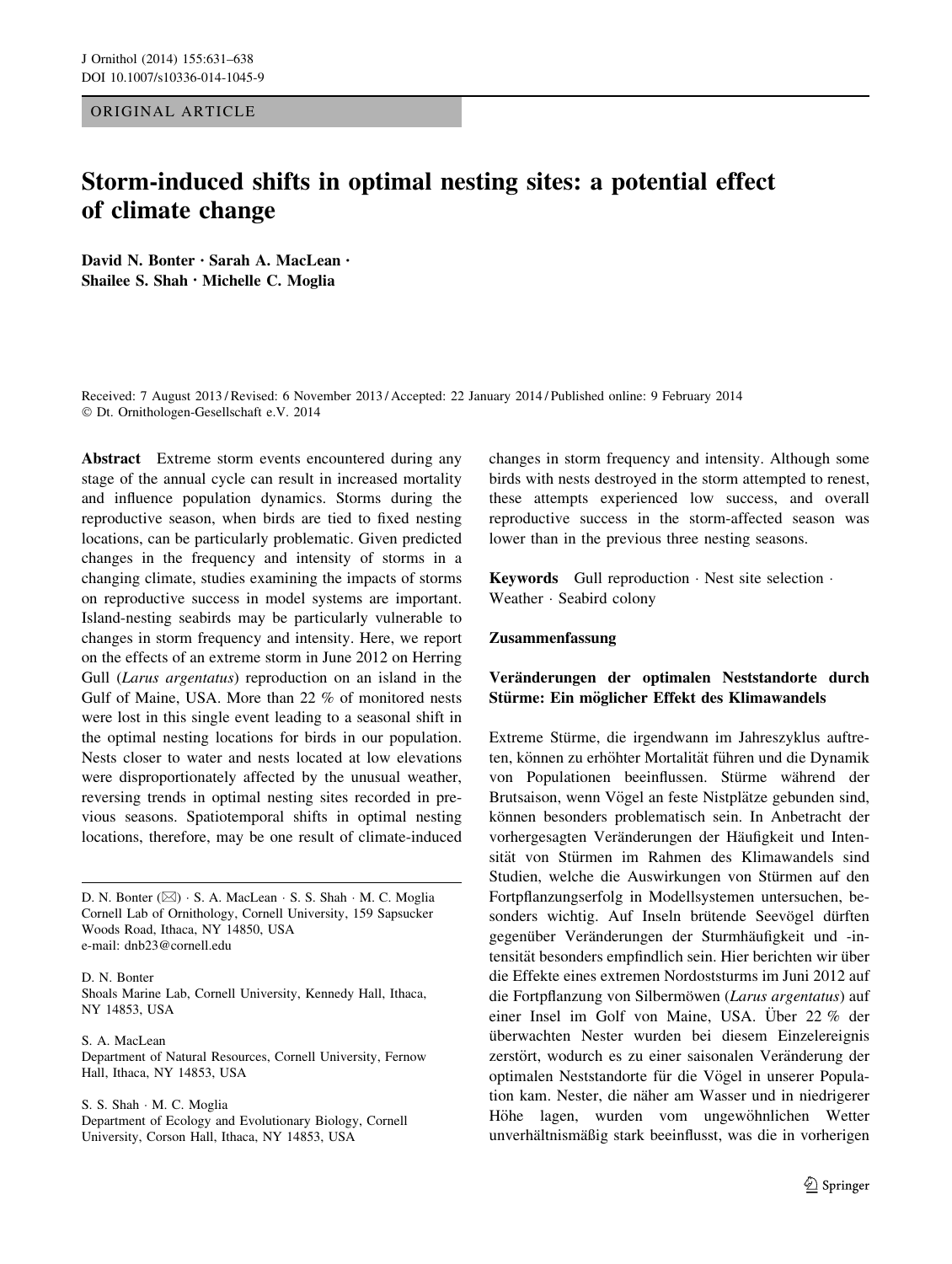Jahren beobachteten Trends in Bezug auf optimale Neststandorte umkehrte. Raumzeitliche Verschiebungen in den optimalen Neststandorten können daher ein Ergebnis von klimainduzierten Veränderungen der Sturmhäufigkeit und intensität sein. Einige Vögel, deren Nester durch den Sturm zerstört worden waren, versuchten, erneut zu nisten, doch diese Brutversuche waren von geringem Erfolg, und insgesamt war der Fortpflanzungserfolg in der vom Sturm betroffenen Saison niedriger als in den vorherigen drei Brutzeiten.

## Introduction

Studies demonstrating the impacts of extreme events on wildlife populations are limited in part due to the rarity of such events (Wilson and Peach [2006](#page-7-0)), and the need to gather data both before and after the event in order to quantify effects. Increases in the frequency and intensity of storm events, however, are a predicted result of climate change (Easterling et al. [2000](#page-6-0)), and additional research into the ecological effects of extreme events is required. Increases in weather extremes, with ecological effects that are out of proportion to the short duration of weather events, are predicted under current climate change scenarios (Jentsch et al. [2007\)](#page-6-0).

Island-nesting seabirds may be particularly vulnerable to increased storm activity because seabirds usually demonstrate high fidelity to natal colonies, and nesting areas are often near sea-level where storms can have devastating impacts. The increase in storm activity that is predicted to accompany global climate change may put many nesting colonies at risk (van de Pol et al. [2010;](#page-7-0) Hatfield et al. [2012\)](#page-6-0). In addition to the increase in storm frequency, sealevel rise due to the thermal expansion of water and the melting of polar ice and glaciers is projected at 1–2 m by the end of the twenty-first century (Vermeer and Rahmstorf [2009;](#page-7-0) Rahmstorf [2010\)](#page-6-0). Even sea-level rises at the lower end of the predicted range could severely limit the amount of available nesting habitat on low-lying rookery islands (Hatfield et al. [2012\)](#page-6-0), and could have profound effects when combined with an increase in storm severity or frequency.

Nesting in dense colonies on islands is thought to confer advantages due to limited or absent mammalian predators, the benefits of group anti-predator defense, and the improvement of foraging success due to information sharing (Ward and Zahavi [1973;](#page-7-0) Götmark and Andersson [1984\)](#page-6-0). Colonial nesting, however, can also expose large numbers of birds to the same environmental perturbation, such as a storm. Not all members of the colony may be similarly affected within nesting colonies because various nest site contexts may confer advantages or disadvantages, depending upon the year. In one colony, for instance, birds nesting in large aggregations close to the shore experienced greater reproductive success than birds nesting in more isolated, upland contexts in an average year (Savoca et al. [2011](#page-6-0)). The advantages of one nesting context over another within a colony may be ephemeral or vary from season to season, yet little research has focused on year-to-year variability in optimal nesting contexts.

Here, we examine the ecological effects of a protracted storm that battered the New England coast of North America from June 2–5, 2012, with heavy rain, wind gusts in excess of 78 km/h, and high-tide cycles that submerged many low-lying areas on offshore islands (US National Oceanographic and Atmospheric Administration [2012](#page-6-0)). This storm affected Appledore Island, Maine, the site of a multi-year study on nesting gulls, as most of the eggs were approaching hatch day. Our first objective was to quantify the impact of the storm on the reproductive success of Herring Gulls (Larus argentatus) nesting on the island at different elevations and distances from the shoreline. Because the periphery of the island suffered the brunt of the storm's effects, we predicted that the spatial arrangement of optimal nesting habitat would shift in favor of interior nesting during the storm-affected season.

Second, we examine the renesting behaviour of birds that lost nests in the storm and compare the relative success of renesting attempts versus attempts initiated early in the season. Larids are known to lay replacement clutches if the entire nest is lost prior to hatching, but later nesting pairs typically experience lower reproductive success than earlier nesting pairs (Parsons [1975;](#page-6-0) Brown and Morris [1996](#page-6-0)). Lower success can be related to a seasonal decline in food availability (Safina and Burger [1985;](#page-6-0) Gasparini et al. [2006](#page-6-0)), to lower investment in replacement clutches due to decreased female condition (Brown and Morris [1996](#page-6-0)), or to increased predation pressure on the chicks later in the season (Davis and Dunn [2008](#page-6-0)). If these factors influenced reproductive success in our population, we predicted that egg and clutch sizes would be smaller for renesting attempts than for first nesting attempts due to the additional energetic stress of laying a replacement clutch.

## Methods

Research was conducted on Appledore Island, Maine (42°59'21"N, 70°36'52"W), a 38-ha island located in the Isles of Shoals approximately 10 km east of Portsmouth, New Hampshire, USA, in the Gulf of Maine. This island hosts approximately 750 nesting pairs of Herring Gulls which nest in dense subcolonies distributed around the rocky periphery of the island as well as in more isolated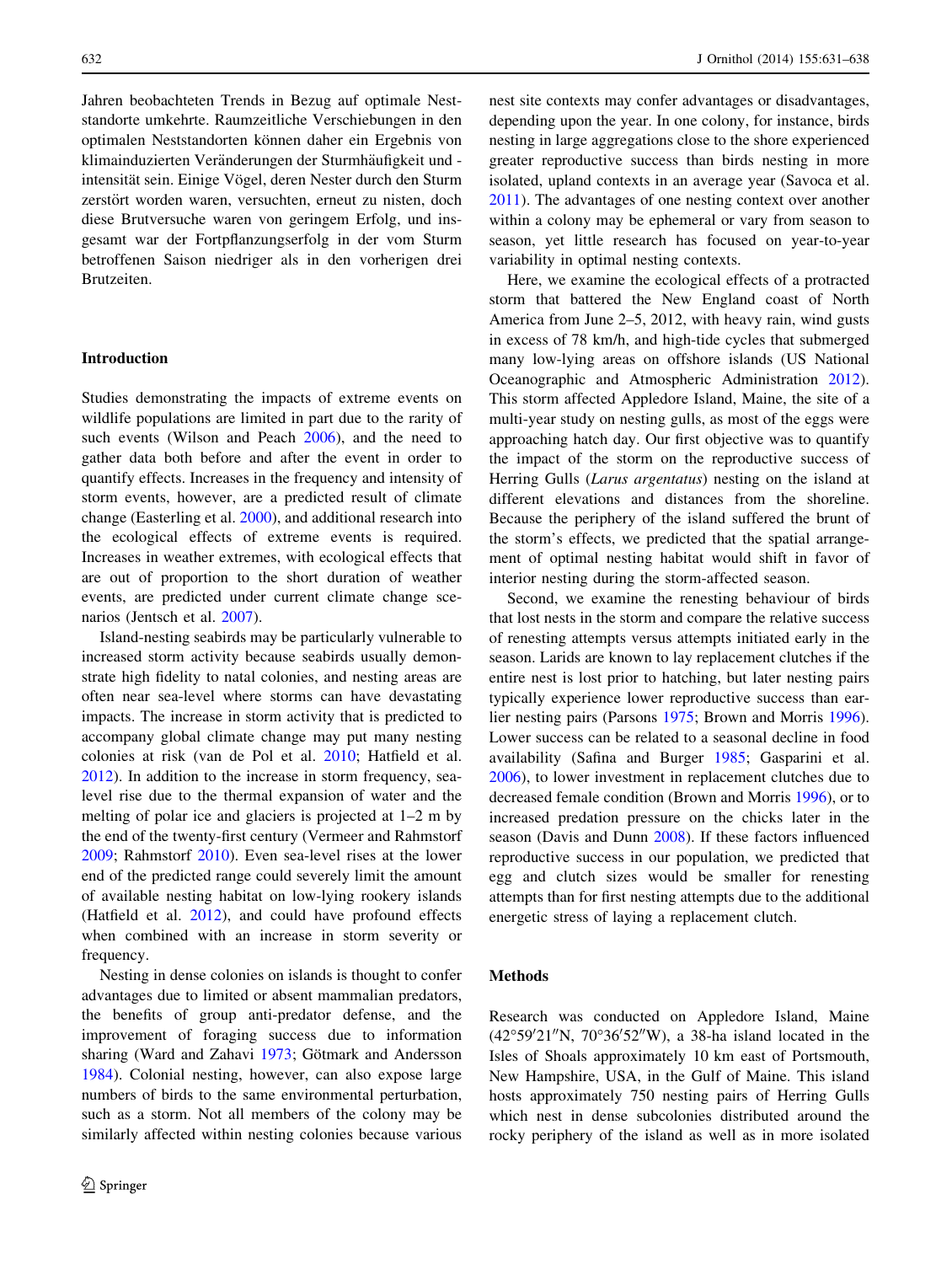situations in vegetated areas along paths and around buildings occupied by the Shoals Marine Lab research station. Each nesting season from 2009 to 2012, nests from multiple subcolonies around Appledore Island were selected during the nest construction and incubation stage in late May for subsequent monitoring (range 52–153 nests/year). We measured the length, width, and weight of each egg, and labeled nests with a unique identifier. Nests were then checked on a daily basis through mid-July and nest contents recorded. Chicks were weighed on days 1, 3, 5, 7, and 9 after hatching for growth rate calculations. Most adult gulls were not individually marked, so presumed renesting attempts following the storm in 2012 are based on nests constructed at the exact same locations as lost nests. Although not all individual birds in our population were identifiable, banded birds tend to nest in the exact same location from year to year. The high nest site fidelity in this species is a strong indication that nests initiated after the storm were renesting attempts by the same pair that lost their first clutch. We measured eggs and monitored reproductive success from presumed renesting attempts where egg measurements from the initial nest attempts were recorded ( $n = 15$  nests) as well as from an additional 15 nests built at locations where nests were known to be destroyed during the storm but for which pre-storm nesting data were lacking.

Nest locations were identified via hand-held GPS units (Garmin) and plotted in Arc GIS v.10.0 (ESRI [2010](#page-6-0)). Nest elevation was extracted in ARC GIS from a 1.9 arc sec LIDAR raster provided by the USGS National Elevation Dataset (USGS [2013\)](#page-7-0). The high tide line was hand-digitized from a 2012 infrared orthophoto, and the distance of each nest from the high tide line was determined using the NEAR tool in Arc GIS.

## Statistical methods

Differences in elevation and distance to the nearest high tide line between failed and surviving nests in 2012 were calculated using Wilcoxon rank sum tests for non-normal distributions (PROC NPAR1WAY in SAS v.9.2, SAS Institute [2003](#page-6-0)). Differences in clutch size and the number of eggs hatched between initial nesting attempts and renesting attempts were calculated using Poisson-distributed models for count data (PROC GENMOD). Differences in average egg volume between initial nest attempts and renesting attempts were calculated using a generalized linear model (PROC GLM) where egg volume = (length)  $\times$  (width)<sup>2</sup>  $\times$  0.476 (Harris [1964\)](#page-6-0). We tested for differences in chick weight between initial nesting attempts and renesting attempts on hatch day and on day 5 after hatching (few chicks from renesting attempts survived past day 5). Because gulls hatch asynchronously

and chick growth is strongly influenced by position in the hatch order, position (A, B, or C chick) was included in the model testing for differential chick weight between initial and renesting attempts. Because multiple chicks were repeatedly sampled in each nest, nest label was used as a random variable in a mixed linear model testing for differential chick weight between initial and renesting attempts (PROC MIXED). SAS was used for all statistical analyses and means  $\pm$  1SE are reported.

Nest survival curves were constructed for each season by combining daily observations into nine 7-day intervals beginning on May 19 and ending on July 20. A nest was considered active if it contained at least 1 egg or chick at any point during each 7-day interval.

# Results

Of 146 nests monitored beginning in late May 2012, all 33 (22.6 %) lost during the storm event were located around the periphery of the island (Fig. [1a](#page-3-0), b). These nests were generally completely washed away by high wave action, with failed nests located at lower elevations  $(4.51 \pm 0.40 \text{ m}$  asl) than nests that survived the storm  $(8.17 \pm 0.44 \text{ m}, W = 1,323, P < 0.001)$ . Failed nests were also closer to the typical high tide line (15.39  $\pm$  1.09 m) than nests that survived the storm event  $(45.23 \pm 4.38 \text{ m})$ ,  $W = 1,284, P < 0.001$  $W = 1,284, P < 0.001$  $W = 1,284, P < 0.001$ ; Fig. 1c).

Analysis of clutch and egg parameters for 15 pairs which lost nests in the storm and later renested found larger average clutch and egg sizes during the original nesting attempt than during the renesting attempt, with a significant decline recorded in egg volume (Table [1](#page-3-0)). When comparing all initial ( $n = 146$ ) and renesting ( $n = 30$ ) attempts, renesting attempts were generally less successful than initial nests. More chicks hatched per nest in initial nests that survived the storm than from renesting attempts and hatch weights were greater for chicks from initial nests than from renesting attempts (Table [1\)](#page-3-0). By day 5 after hatch, however, the weight of chicks was comparable between the initial nesting attempts and renesting attempts after controlling for hatch order (Table [1;](#page-3-0) Fig. [2](#page-4-0)). Chicks from both initial and renesting attempts grew over time (age effect,  $F_{1,474} = 1,189.51, P < 0.001$  and hatch order influenced chick weight ( $F_{2,474} = 12.61, P < 0.001$ ) with the first and second chicks weighing more than the third chick within a nest.

Relative nesting success varied between years, with the storm event in 2012 contributing to the greatest weekly nest losses during the 4-year study (week 3; Fig. [3](#page-4-0)). Isolated nests at the core of the island were less likely to survive to near-fledging than nests in the dense colony settings around the periphery of the island in 2009 and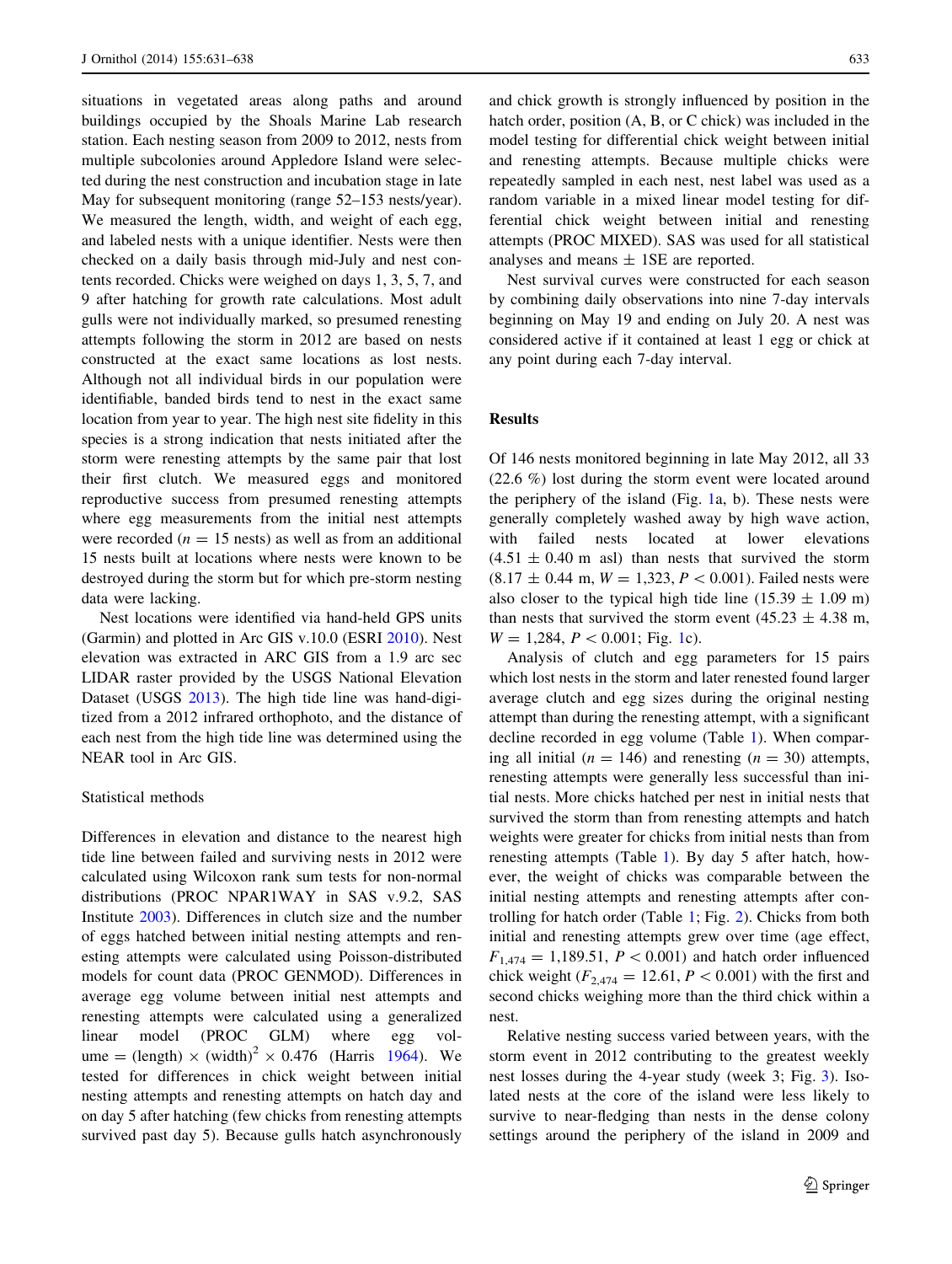<span id="page-3-0"></span>Fig. 1 Appledore Island, Maine, USA, showing locations of nests of Herring Gulls (Larus argentatus) (black dots) lost during the June 2–5, 2012 storm event (a), and locations of all Herring Gull nests monitored during the 2012 breeding season (b). Failed nests were at lower elevations and closer to the high tide line, on average, than nests that survived the storm (c)



Table 1 Comparison of reproduction parameters between initial (pre-storm) nesting attempts and renesting attempts by Herring Gulls (Larus argentatus) (sample sizes in parentheses)

| Parameter                            | Initial nest attempt     | Renest attempt          | Significance                       |
|--------------------------------------|--------------------------|-------------------------|------------------------------------|
| Clutch size                          | $2.47 \pm 1.18$ (15)     | $2.07 \pm 1.20$ (15)    | $\chi^2_{1,28} = 0.53, P = 0.467$  |
| Egg volume <sup><math>a</math></sup> | $81,948 \pm 1,807(37)$   | $78,471 \pm 2,451$ (31) | $t_{1,13} = 1.78, P = 0.049$       |
| Chicks per nest                      | $1.61 \pm 1.07$ (146)    | $0.97 \pm 1.20$ (30)    | $\chi^2_{1,173} = 7.47, P = 0.006$ |
| Hatch day weight <sup>b</sup>        | $64.70 \pm 0.59$ g (212) | 59.94 $\pm$ 1.52 g (27) | $F_{2,117} = 20.80, P < 0.001$     |
| Day 5 weight <sup>b</sup>            | $105.43 \pm 2.29$ (142)  | $102.38 \pm 6.88$ (12)  | $F_{2,62} = 2.75, P = 0.669$       |

 $n = 15$  paired initial versus renesting attempts

<sup>b</sup> Mixed model controlling for position in the hatch order with nest as a random variable. Model estimates are reported

2010, but the pattern was reversed in 2011 and 2012 (Fig. [4](#page-4-0)).

# Discussion

Effects of weather on bird populations

Our study documented the spatially nonrandom consequences of an extreme storm event on the reproductive success of gulls nesting on an island in the Gulf of Maine. As climate change contributes to the increased frequency of extreme events (Easterling et al. [2000](#page-6-0)), birds may become more vulnerable to departures from normal weather patterns at all stages of the annual cycle. This study demonstrates the vulnerability of birds to severe storm events during the breeding season, particularly for birds nesting at low elevations near the water. Previous research shows that our results are not isolated. For multiple marsh-nesting species along the Wadden Sea, van de Pol et al. [\(2010](#page-7-0)) demonstrated an increased risk of nest loss due to flooding attributable to sea level rise and the influence of a changing climate on extreme high tides. Increased winds and wave action can be particularly problematic as, for instance, a study of Eared Grebes (Podiceps nigricollis) discovered that waves generated by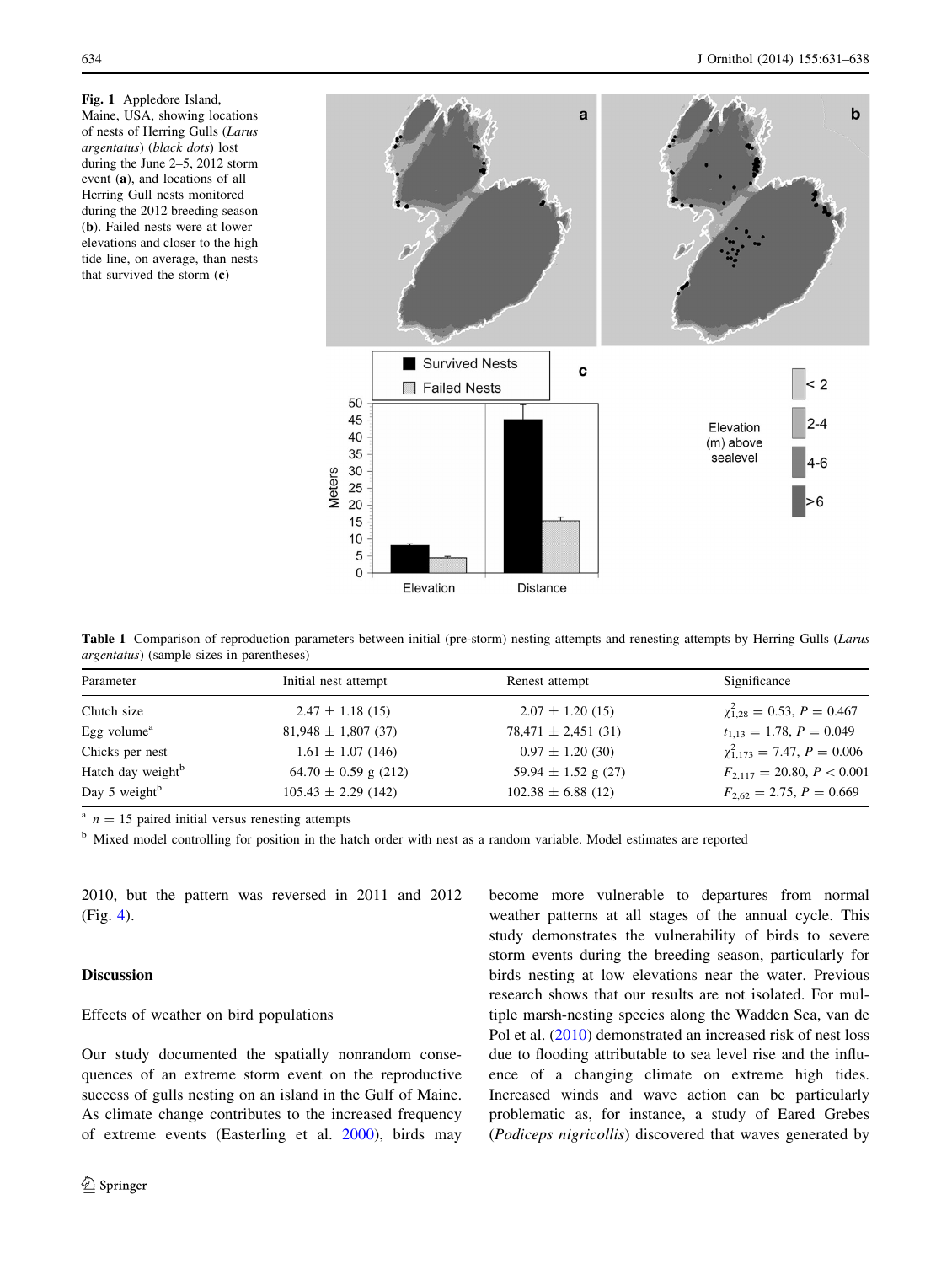<span id="page-4-0"></span>

Fig. 2 Growth rates (through day 5) of Herring Gull chicks in 2012 comparing chicks in initial nest attempts with renesting attempts. Raw means are reported



Fig. 3 Seasonal decay in the proportion of active monitored nests beginning in late May in 2009 ( $n = 53$ ), 2010 ( $n = 109$ ), 2011  $(n = 152)$ , and 2012  $(n = 129)$ . Note that the monitoring window was reduced in some years

Fig. 4 Spatio-temporal shifts in optimal nesting contexts within the larger colony. The periphery nests (dashed lines) were generally at low elevations, near water, and in more dense subcolonies on exposed rocky substrates. The interior nests (solid lines) were generally at high elevation, separated from nearest neighbors by  $>10$  m, and were often located in dense vegetation

high winds were responsible for 44 % of total nest losses (Boe [1994\)](#page-6-0). Likewise, in Western Grebes (Aechmophorus occidentalis), nests located near the colony edge were

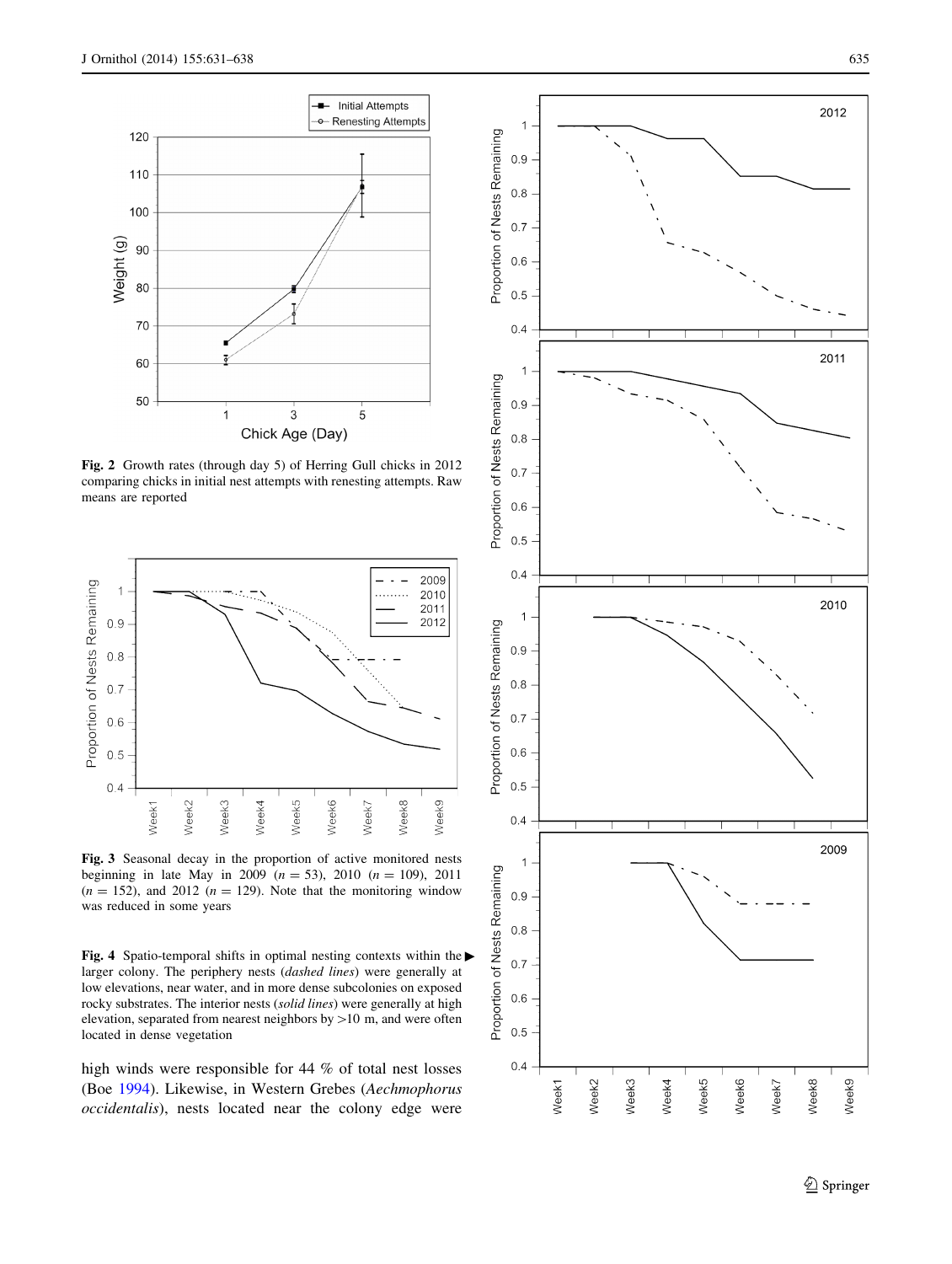prone to wave action with storm losses in a high-wave year reaching 38 % (Allen et al. [2008](#page-6-0)). Wave action and major storm events have also contributed to reproductive failure in the Bank Cormorant (Phalacrocorax neglectus) in southern Africa (Sherley et al. [2011](#page-6-0)), and in Forster's Terns (Sterna forsteri) and Black Terns (Chlidonias niger) in central North America (Bergman et al. [1970;](#page-6-0) Cuthbert and Louis [1993\)](#page-6-0).

In the current study, the storm event coincided with a high-tide cycle resulting in extremely high water levels. Similar combinations of storms and tides contributed to nest losses in saltmarsh breeding Pied Avocets (Recurvi-rostra avosetta) in Germany (Hötker and Segebade [2000\)](#page-6-0) and in Laughing Gulls (Leucophaeus atricilla) in New Jersey. As in the current study, research in the New Jersey system shows that birds nesting around the periphery of the marsh (closer to the water) were more likely to be adversely affected when tides and weather conspired to raise water levels (Montevecchi [1978](#page-6-0)).

Adverse weather can also decrease chick growth and survival by interfering with foraging success or the food supply (Becker and Specht [1991\)](#page-6-0). Low temperatures and strong winds depressed growth rates of South Polar Skuas (Catharacta maccormicki) in Antarctica, with the negative influence of high wind speeds lasting for multiple days (Ritz et al. [2005\)](#page-6-0). In the current study, most nests were still at the egg stage during the 2012 storm which certainly interfered with the foraging ability of the adults. If the storm had occurred during the chick stage, the impacts could have been more widespread due to starvation and exposure.

#### Renesting behaviour

Despite the destruction of nearly 23 % of monitored nests during the storm, many affected pairs attempted to renest. Renesting occurred approximately 2 weeks following the storm (14.6  $\pm$  1.4 days), a timeline that is comparable to another study of Herring Gulls which lost first clutches  $(14.7 \pm 0.4;$  Parsons [1976](#page-6-0)), and in other Larids including the Black-legged Kittiwake Rissa tridactyla,  $(12.4 \pm 1.4)$ ; Wooller [1980](#page-7-0)) and Ring-billed Gull Larus delawarensis,  $(11.6 \pm 1.9)$ ; Brown and Morris [1996\)](#page-6-0). Whether or not clutches are replaced is likely related to the seasonal timing of loss, with a larger percentage of clutches being replaced if the first clutch was lost early in the incubation stage (Parsons [1975](#page-6-0)). In the current study, nearly all birds that lost nests were nearing the end of the incubation stage, yet many pairs still attempted to renest.

Of the 15 storm-affected pairs with egg measurement data from original and renesting attempts, we detected a decline in egg volume of 4.3 % between the initial and second attempts. Likewise, experimental removal of Little Auk (Alle alle) eggs to instigate relaying resulted in a decreased volume of the second clutch (Jakubas and Wojczulanis-Jakubas [2012](#page-6-0)). We are unaware of experimental tests of egg volume changes in Herring Gulls, but previous research indicates a progressive decline in mean clutch size with lay date (Parsons [1975](#page-6-0)), and a study of Ring-billed Gulls found that clutches were smaller in renesting attempts than in first attempts (Brown and Morris [1996](#page-6-0)).

Spatiotemporal shift in optimal nesting locations

We previously demonstrated in our study system that birds nesting in dense colonies located on the rocky periphery of the island had greater reproductive success than birds nesting in more isolated, higher-elevation sites, at least in some years (Savoca et al. [2011\)](#page-6-0). If peripheral colonies provide superior nesting sites, then birds should only nest in relative isolation in more vegetated areas of the colony if (1) space is limited in the periphery colonies, or (2) some factor makes nesting in the vegetated interior of the island the superior approach in some years. If one nesting context always provides a reproductive advantage, then selection should eventually lead all individuals in the population to colonize these superior areas assuming that space is available. The spatio-temporal shift in optimal nesting locations between the storm year of 2012 and the 2009 and 2010 nesting seasons demonstrates that the relative quality of various nesting habitats or locations is not static. Indeed, the large-scale storm losses in the dense colonies (located around the perimeter of the island) likely flipped the advantage towards birds nesting in relative isolation at higher elevations during the summer of 2012. The 2012 storm was directly responsible for the losses of 33 monitored nests in the periphery colonies and no nests in the interior colonies. Although the storm had a demonstrable impact on the 2012 nesting season, the relative lack of success in the peripheral colonies during the 2011 season remains unexplained.

Increased storm severity or frequency may increase the relative quality of inland nesting sites, but not all nesting colonies provide opportunities for birds to move to higher elevations. Birds nesting on low-lying islands will be particularly vulnerable if storm severity and frequency increase during the nesting season. Renesting attempts at the exact locations of flooded nests suggest that birds are not changing their nest site preferences within a season (Erwin et al. [1998\)](#page-6-0). Multi-year reproductive failures in the low-lying, peripheral colonies are likely required before significant shifts in the spatial distribution of subcolonies would be evident. Although re-use of territories and nest sites may be adaptive in a time-limited breeding season, increased frequency of storm events would place even greater selective pressure on choices of nesting locations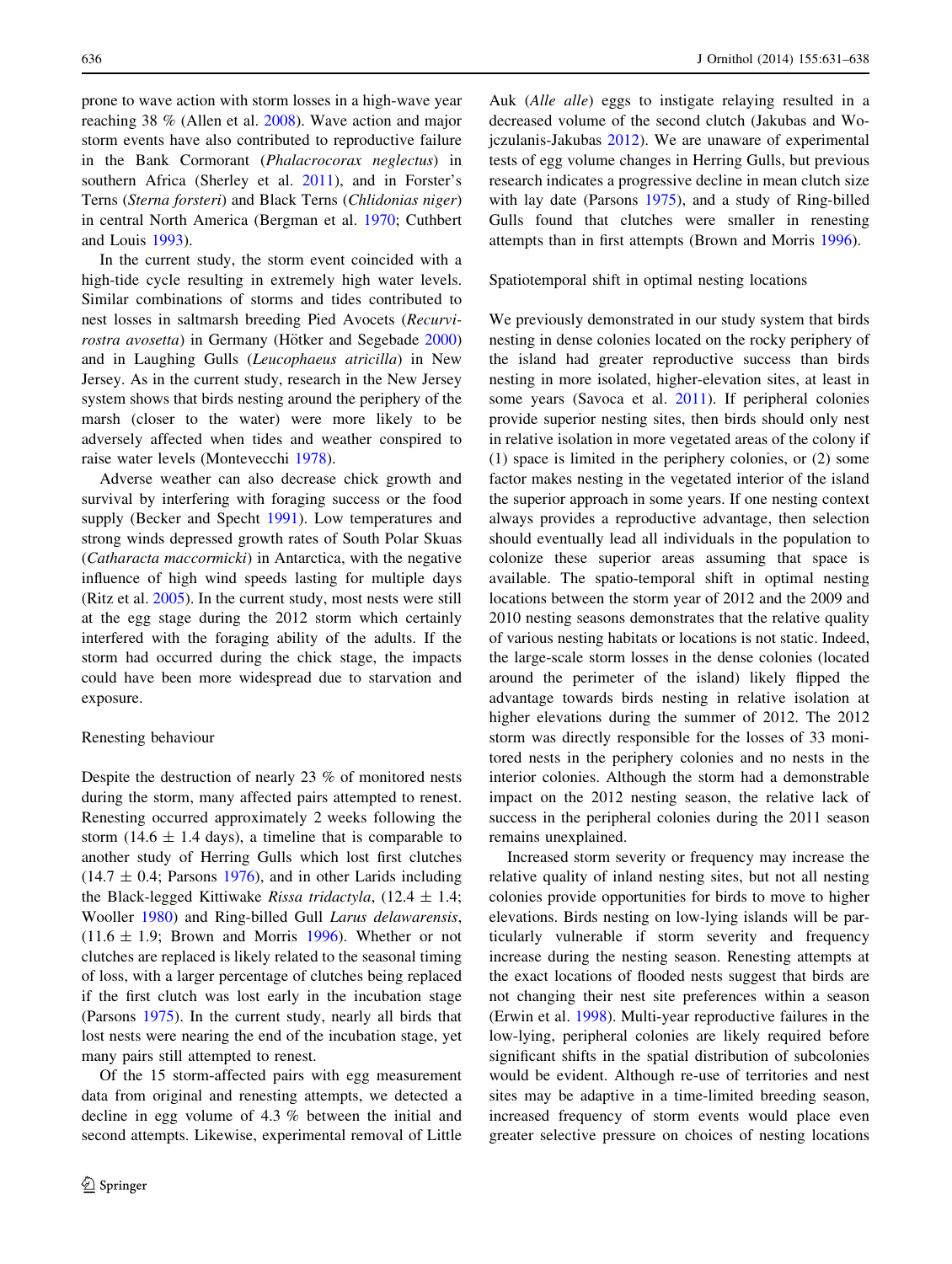<span id="page-6-0"></span>and select for birds choosing higher-elevation sites. The ability of species to adapt quickly to a changing environment is critical for understanding potential population-level effects of climate change (Visser [2008\)](#page-7-0), yet plasticity in nest site selection in gulls and other island-nesting species remains poorly understood.

A species' vulnerability to extreme events needs to be considered when attempting to predict responses to a changing climate (Frederiksen et al. 2008). Because severe storm events can dramatically impact the reproductive success of endangered species, including Laysan Finch Telespiza cantans (Morin 1992) and the Bermuda Petrel Pterodroma cahow (Madeiros et al. 2012), further examination of the influence of weather extremes on reproduction in model systems is warranted. Although gulls are fairly long-lived birds that often engage in multiple nesting attempts, our study population is experiencing an ongoing decline (estimated 5.1 % annual decline, 1966–2011; Sauer et al. 2013), and poor reproductive success will further contribute to these declines.

Acknowledgments We thank Julie Ellis and William Clark for sharing enthusiastic support and endless knowledge of the gulls of Appledore Island. Brendan Fogarty provided field assistance. Special thanks to the staff of Shoals Marine Lab, in particular Captains Zak Robinson and Kevin Wells, for logistical support. The Cornell Lab of Ornithology's Redhead Research Fund supported S.S.S. and M.C.M. The study was conducted in compliance with the Ornithological Council's Guidelines to the Use of Wild Birds in Research, complied with all state and federal laws, and was approved by the Cornell University Institutional Animal Care and Use Committee (permit # 2011-0036). This is Shoals Marine Lab contribution #167.

#### References

- Allen J, Nuechterlein G, Buitron D (2008) Weathering the storm: how wind and waves impact Western Grebe nest placement and success. Waterbirds 31:402–410
- Becker P, Specht R (1991) Body mass fluctuations and mortality in Common Tern Sterna hirundo chicks dependent on weather and tide in the Wadden Sea. Ardea 79:45–55
- Bergman R, Swain P, Weller M (1970) A comparative study of nesting Forster's and black terns. Wilson Bull 82:435–444
- Boe JS (1994) Nest site selection by Eared Grebes in Minnesota. Condor 96:19–35. doi[:10.2307/1369060](http://dx.doi.org/10.2307/1369060)
- Brown K, Morris R (1996) From tragedy to triumph: renesting in ring-billed gulls. Auk 113:23–31
- Cuthbert F, Louis M (1993) The Forster's Tern in Minnesota: status, distribution, and reproductive success. Wilson Bull 105:184–187
- Davis JWF, Dunn EK (2008) Intraspecific predation and colonial breeding in lesser black-backed gulls Larus fuscus. Ibis 118:65–77. doi[:10.1111/j.1474-919X.1976.tb02011.x](http://dx.doi.org/10.1111/j.1474-919X.1976.tb02011.x)
- Easterling DR, Meehl GA, Parmesan C et al (2000) Climate extremes: observations, modeling, and impacts. Science 289:2068–2074. doi[:10.1126/science.289.5487.2068](http://dx.doi.org/10.1126/science.289.5487.2068)
- Erwin RM, Nichols JD, Eyler TB et al (1998) Modeling colony-site dynamics: a case study of Gull-billed Terns (Sterna nilotica) in coastal Virginia. Auk 115:970–978
- ESRI (2010) ArcMap Release 10.0. Redlands, California, USA. Environmental Systems Research Institute
- Frederiksen M, Daunt F, Harris M, Wanless S (2008) The demographic impact of extreme events: stochastic weather drives survival and population dynamics in a long-lived seabird. J Anim Ecol 77:1020–1029. doi:[10.1111/j.1365-2656.2007.0](http://dx.doi.org/10.1111/j.1365-2656.2007.0)
- Gasparini J, Roulin A, Gill VA et al (2006) In kittiwakes food availability partially explains the seasonal decline in humoral immunocompetence. Funct Ecol 20:457–463. doi:[10.1111/j.](http://dx.doi.org/10.1111/j.1365-2435.2006.01130.x) [1365-2435.2006.01130.x](http://dx.doi.org/10.1111/j.1365-2435.2006.01130.x)
- Götmark F, Andersson M (1984) Colonial breeding reduces nest predation in the Common Gull (Larus canus). Anim Behav 32:485–492. doi:[10.1016/S0003-3472\(84\)80285-7](http://dx.doi.org/10.1016/S0003-3472(84)80285-7)
- Harris MP (1964) Aspects of the breeding biology of the gulls Larus argentatus, L. fuscus and L. marinus. Ibis 106:432–456
- Hatfield JS, Reynolds MH, Seavy NE, Krause CM (2012) Population dynamics of Hawaiian seabird colonies vulnerable to sea-level rise. Conserv Biol 26:667–678. doi:[10.1111/j.1523-1739.2012.](http://dx.doi.org/10.1111/j.1523-1739.2012.01853.x) [01853.x](http://dx.doi.org/10.1111/j.1523-1739.2012.01853.x)
- Hötker H, Segebade A (2000) Effects of predation and weather on the breeding success of Avocets Recurvirostra avosetta. Bird Study 47:91–101
- Jakubas D, Wojczulanis-Jakubas K (2012) Rates and consequences of relaying in Little Auks Alle alle breeding in the High Arctic an experimental study with egg removal. J Avian Biol 62–68. doi[:10.1111/j.1600-048X.2012.05790.x](http://dx.doi.org/10.1111/j.1600-048X.2012.05790.x)
- Jentsch A, Kreyling J, Beierkuhnlein C (2007) A new generation of climate-change experiments: events, not trends. Front Ecol Environ 5:365–374
- Madeiros J, Carlile N, Priddel D (2012) Breeding biology and population increase of the Endangered Bermuda Petrel Pterodroma cahow. Bird Conserv Int 22:35–45. doi[:10.1017/](http://dx.doi.org/10.1017/S0959270911000396) [S0959270911000396](http://dx.doi.org/10.1017/S0959270911000396)
- Montevecchi W (1978) Nest site selection and its survival value among Laughing Gulls. Behav Ecol Sociobiol 4:143–161
- Morin M (1992) The breeding biology of an endangered Hawaiian honeycreeper, the Laysan Finch. Condor 94:646–667
- NOAA (2012) US National Oceanographic and Atmospheric Administration, National Bouy Data Center. Station: Isles of Sholas IOSN3. [http://www.ndbc.noaa.gov/station\\_page.php?sta](http://www.ndbc.noaa.gov/station_page.php?station=iosn3) [tion=iosn3](http://www.ndbc.noaa.gov/station_page.php?station=iosn3)
- Parsons J (1975) Seasonal variation in the breeding success of the Herring Gull: an experimental approach to pre-fledging success. J Anim Ecol 44:553–573
- Parsons J (1976) Factors determining the number and size of eggs laid by the Herring Gull. Condor 78:481–492
- Rahmstorf S (2010) A new view on sea level rise. Nat Rep Clim Change 4:44–45. doi:[10.1029/2010GL042947](http://dx.doi.org/10.1029/2010GL042947)
- Ritz MS, Hahn S, Peter HU (2005) Factors affecting chick growth in the South Polar Skua (Catharacta maccormicki): food supply, weather and hatching date. Polar Biol 29:53–60. doi[:10.1007/](http://dx.doi.org/10.1007/s00300-005-0027-z) [s00300-005-0027-z](http://dx.doi.org/10.1007/s00300-005-0027-z)
- Safina C, Burger J (1985) Common Tern foraging: seasonal trends in prey fish densities and competition with bluefish. Ecology 66:1457–1463
- SAS Institute (2003) SAS version 9.2. Cary, North Carolina
- Sauer JR, Hines JE, Fallon JE, et al. (2013) The North American Breeding Bird Survey, Results and Analysis 1966-2011. Version 07.03.2013. In: USGS Patuxent Wildl. Res. Cent. [http://www.](http://www.mbr-pwrc.usgs.gov/bbs/bbs.html) [mbr-pwrc.usgs.gov/bbs/bbs.html](http://www.mbr-pwrc.usgs.gov/bbs/bbs.html)
- Savoca MS, Bonter DN, Zuckerberg B et al (2011) Nesting density is an important factor affecting chick growth and survival in the Herring Gull. Condor 113:565–571. doi:[10.1525/cond.2011.](http://dx.doi.org/10.1525/cond.2011.100192) [100192](http://dx.doi.org/10.1525/cond.2011.100192)
- Sherley RB, Ludynia K, Underhill LG et al (2011) Storms and heat limit the nest success of Bank Cormorants: implications of future